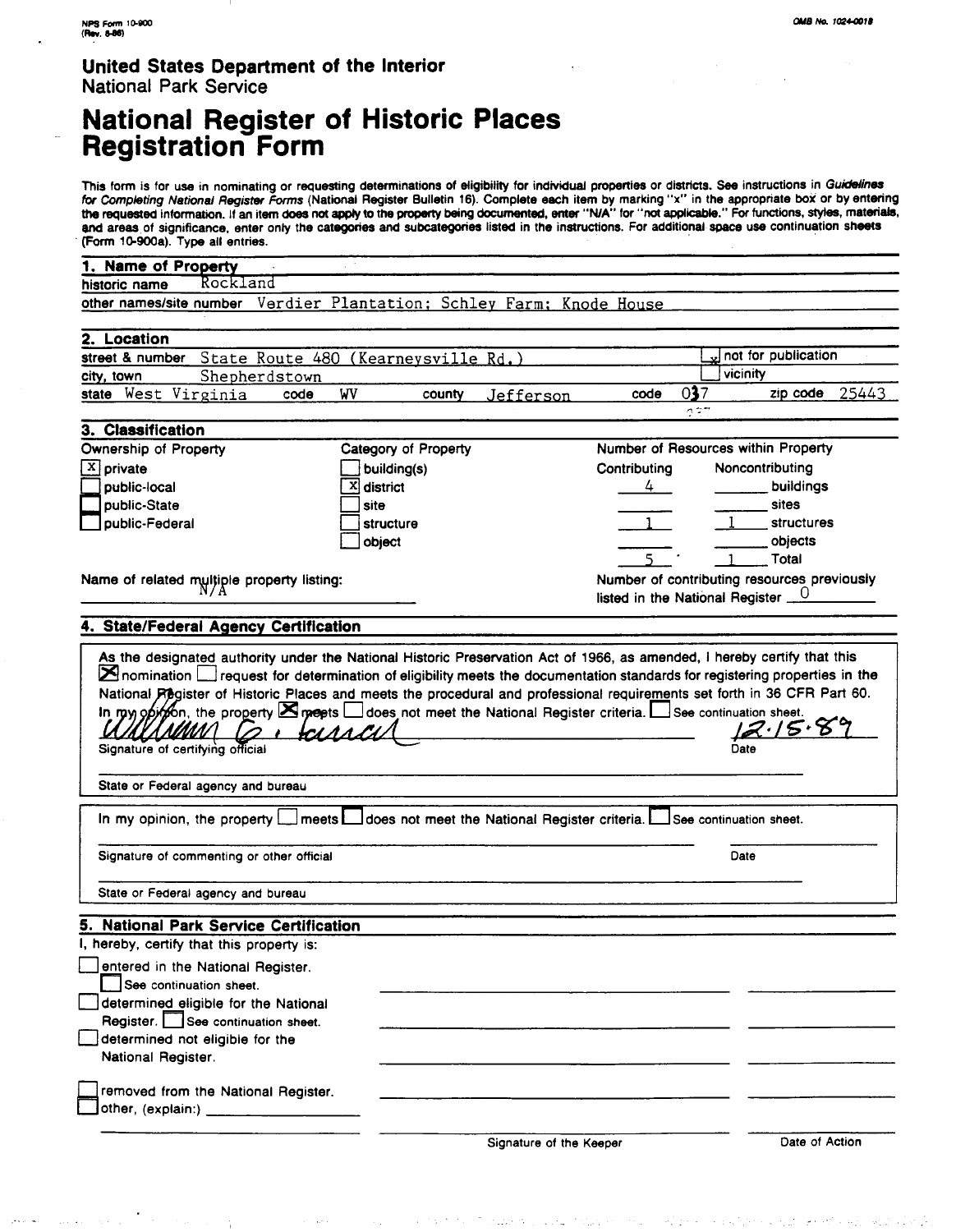| 6. Function or Use                                                          | Current Functions (enter categories from instructions) |  |  |
|-----------------------------------------------------------------------------|--------------------------------------------------------|--|--|
| Historic Functions (enter categories from instructions)                     |                                                        |  |  |
| Domestic - single dwelling                                                  | Work in Progress                                       |  |  |
| 3 secondary structures                                                      |                                                        |  |  |
|                                                                             |                                                        |  |  |
| 7. Description                                                              |                                                        |  |  |
| <b>Architectural Classification</b><br>(enter categories from instructions) | Materials (enter categories from instructions)         |  |  |
|                                                                             | limestone __________<br>foundation                     |  |  |
| regional Colonial<br>Other:                                                 | limestone ________<br>walls __                         |  |  |
| vernacular Victorian                                                        | brick                                                  |  |  |
|                                                                             | slate and tin<br>roof                                  |  |  |
|                                                                             | <u>log (2 dependencies)</u><br>other                   |  |  |
|                                                                             | wooden porches                                         |  |  |

**Describe present and historic physical appearance.** 

The older part of Rockland is a typical late 18th century country house of the area. It, with its Victorian addition, sits on a rocky knoll with a view of a nearby pond and meadow which are part of the James Verdier built the house sometime between 1771 when he bought the land and 1785 when he died. **An** angled brick Victorian addition was built in 1897.

The house has had many owners and is evident throughout by alterations of various periods. It was at one time converted into a 2 family house. It could be considered a good property to study for architectural history. The original 18th century stone house is built of local limestone with corner blocks arranged almost like quoins. The stones are not laid in any regular coursing probably because they are small and came from the ground nearby. It is 2 1/2 stories with chimneys at the gable ends. The chimney at the south side has 1812 carved into a stone near the top; probably a date of repair. The front facade is quite formal and regular with its 5 bays carried out down to the openings in the basement. The roof is of slate on the front and tin on the back; it was originally wood shingle. The front entrance is of uncertain age. The front porch replaced a Victorian porch which also replaced an earlier porch. The design seems to be early 19th century. A modern door is surrounded by side-lights above raised panels and a chair rail. On the returns in the masonry are also raised panels. Above the door is a 7-light transom window with raised panels above.

The original windows in the stone part of the house are late 18th century with dressed jack-arches and keystones. They have 9 over 6 panes except the 2 attic windows on the gable ends have 2 vertical-rows of 3 panes and open out. All the windows have heavy frames probably to hold up the masonry as no lintels are in evidence. The first floor windows in the front have shutters.

The soffit and fascia in the front are perplexing. There is crown moulding above a bed mould. The fascia does not turn the corner to the side of the house. It meets on the corner at a simple verge board instead.

**(See continuation sheet** 

പ്പോൾ പ്രകാര്പ്പിന്റെ നിന്നും കൊറിയപ്പോൾ പ്രകാശനം കഴിച്ചു. പ്രകാര്യം നിന്നും പ്രകാശക്കി. സ്റ്റീക്ക് കുടികളുടെ state and a strong country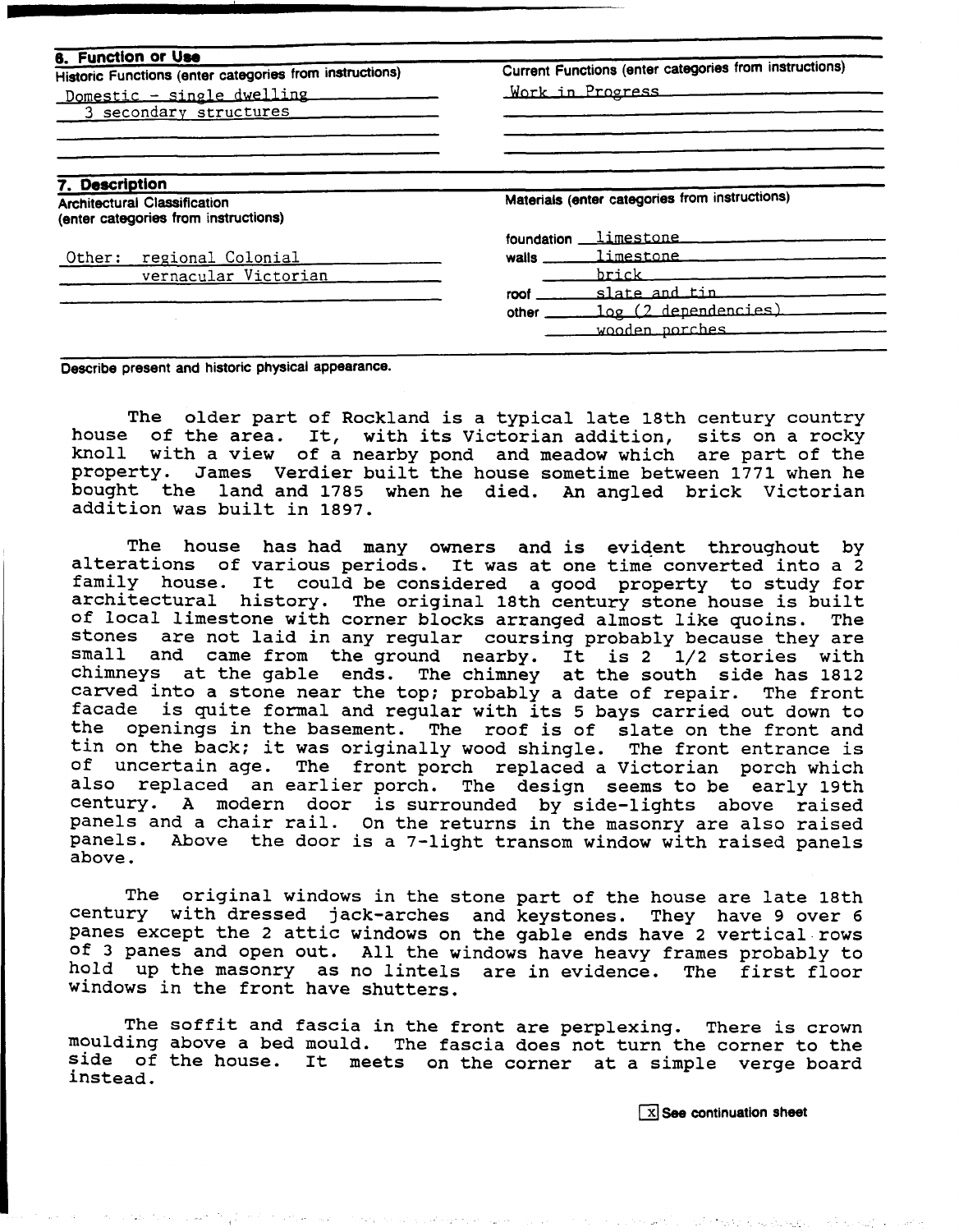$\gamma=\sqrt{2}$ 

**United States Department of the Interior National Park Service** 

# **National Register of Historic Section number 7 Page** 2 **Continuation Sheet**

The porch on the east side is not consistent. The panel effect by adding moulding between the posts appears to be recent but the brackets and other mouldings seem to be much older. The door on to the porch was once a 2-leaf door of full height. There is evidence in the facade that it was originally a 2 story porch with a door over the one on the first floor.

The back of the stone part of the house is very formal facade with jack arches above the windows and cornice work similar to that on the front .

The Victorian painted common-bond brick addition with limestone foundation and a slate roof once had a full length 2-story wood gallery with Victorian trim on the east side. It has a small cupola at the center of the roof ridge. The original windows are 2-over-2 with brick jack arches. There have been some alterations over the years on the galleries; the most recent about 1950.

Some of the original door openings on the galleries have been made into windows or bricked-up. At the same time a side entrance on the west side was added. An enclosure for a laundry room and kitchen was built onto the gallery about 1950.

At the rear of the brick addition, the north side, the posts are chamferred. Windows are centered on the brick wall: 2 on the first and Windows are centered on the brick wall; 2 on the first and second floors and 2 small attic windows.

On the west side of the addition is a victorian 2 story porch at the junction of the older stone house and the addition. Each porch has fancy Victorian full-length windows.

The interior has several evidences of alterations; to accommodate one family to 2 families, and the change in styles over the years. The basement of the stone house has several doors of beaded board and batten with strap hinges. The door at the top of the stairs to the basement is a 2-panel door somewhat unexpected but appears to be of age to offer some clues to the original condition of the house.

Each floor of the stone section has the original 2 rooms on each side of the center staircase, also original. The staircase has a walnut handrail and simple square balusters. A newel post is at the first floor and each flight ends in a goose-neck. It has decorative brackets at the outside end of the risers. A circular plaster medallion is on the ceiling of the entrance hall.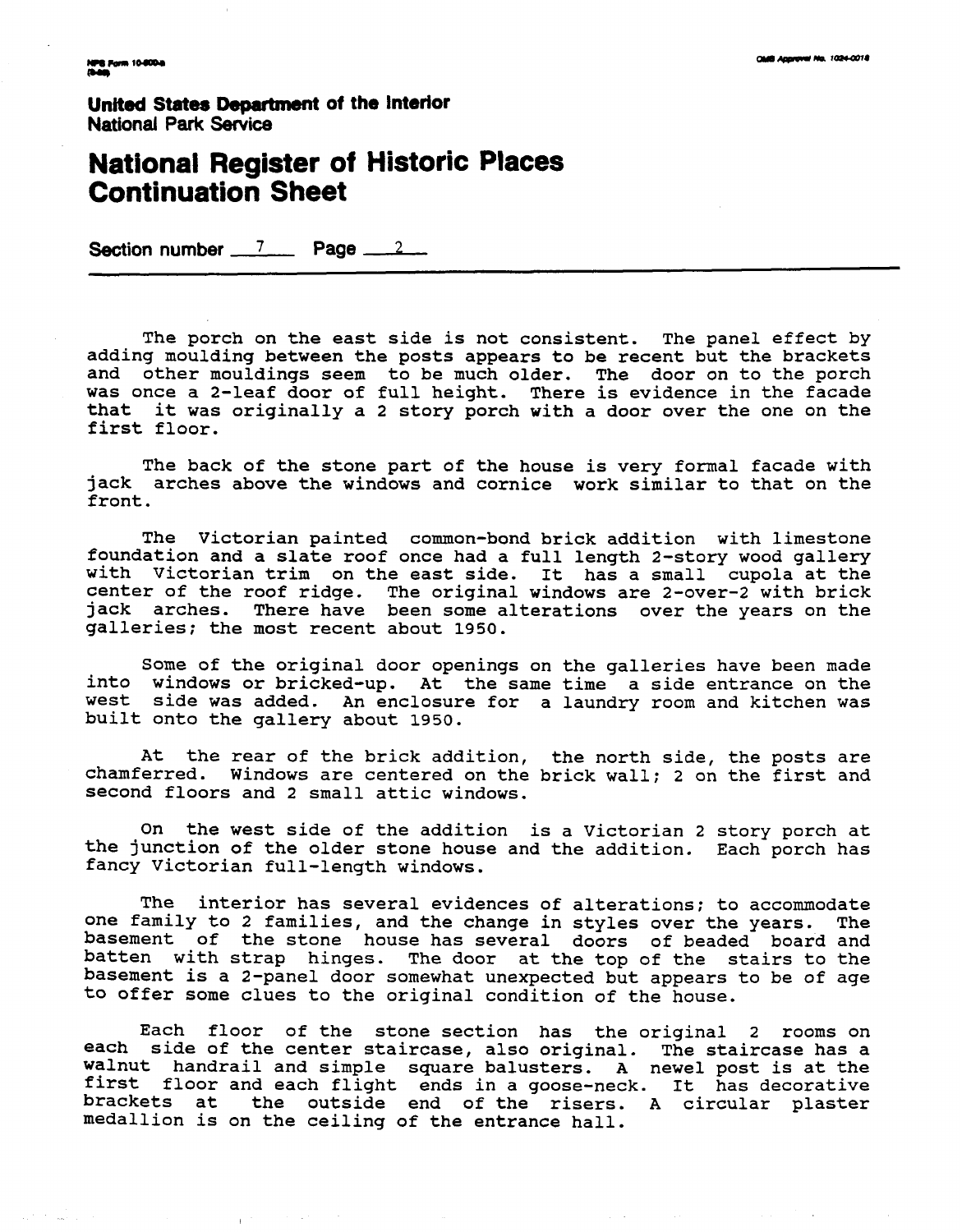**United States Department of the Interior National Park Sewice** 

### **National Register of Historic Places Continuation Sheet**

Section number  $\frac{7}{2}$  Page  $\frac{3}{2}$ 

The most original of the rooms in the stone house are in the 2 attic rooms. They have their original random-width pine floors, window trim and some doors. The windows throughout the house have their original panelled window returns, some with raised panels, some not. The doors and mouldings are of mixed styles and periods. The second floor mouldings are probably original to the old part of the house. The splayed returns are similar to what was original. The floors have been replaced on the first and second floors with long-needle yellow pine. Most of the "up-dating" of mouldings, floors and doors probably took place during the building of the addition.

Fireplaces are in each of the 6 rooms and 2 in the basement but the original mantels are not present.

See sketch (a) for work in progress in the Victorian ell. It has its original typical Victorian-style staircase with square walnut newel posts and balusters and pine handrails.

At the rear of the main house are 3 dependencies. Two are of log construction; a spring house and a 2-story slave quarters or kitchen, probably built at the time of the stone house. The third is a brick smoke house of a later period. All have standing seam tin roofs. They need some repair and seem to have been in stable condition over the years.

A stone carriage block is at the junction of the driveway and the walk leading to the front entrance.

A stone wall is included as a contributing element in the nominated area because it possibly dates to the period of the house's construction.

A wooden foot bridge is a later, non-contributing structure.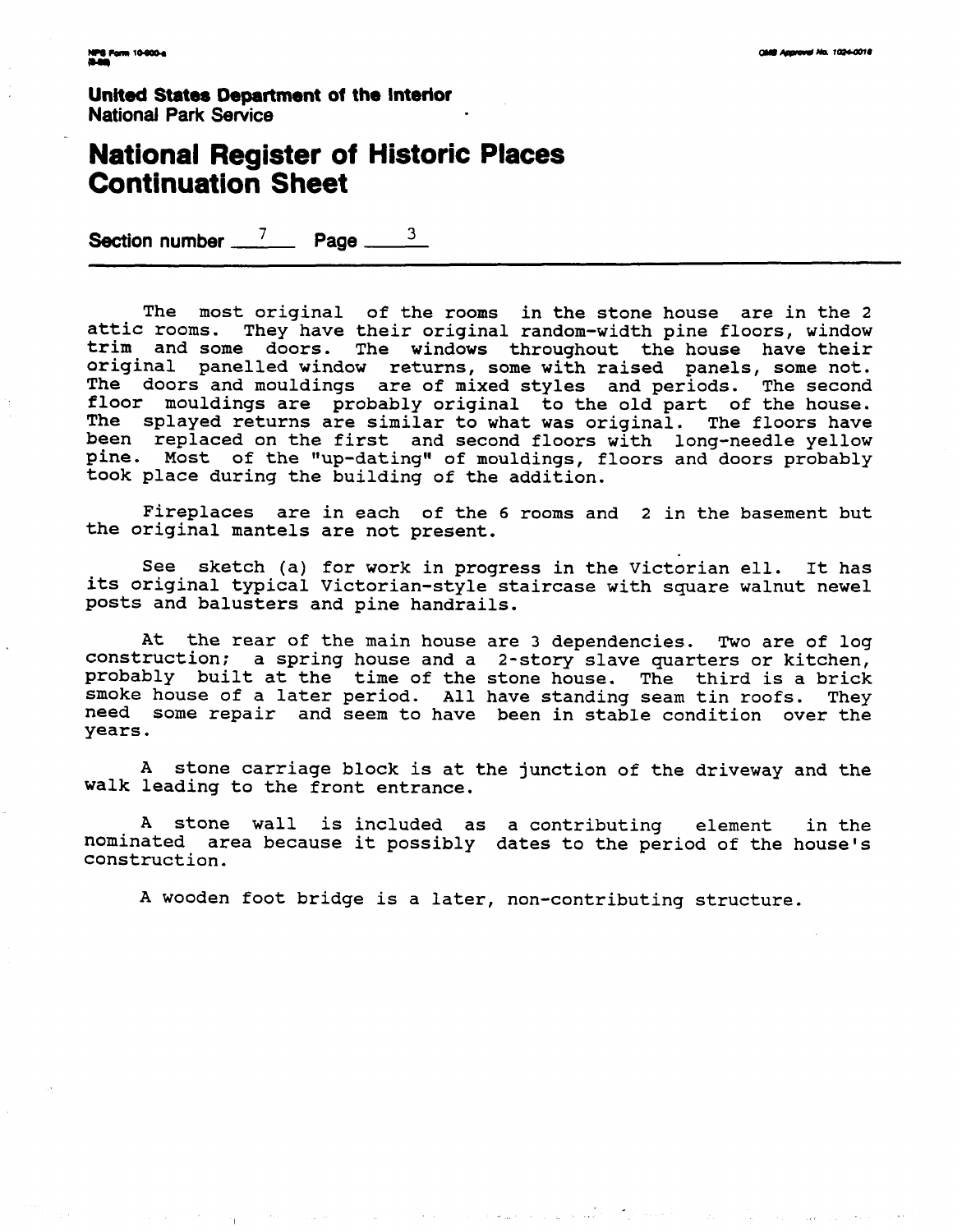| 8. Statement of Significance<br>Certifying official has considered the significance of this property in relation to other properties:<br>_hationally_         | <b>x</b> bcaily<br>statewide                                                                        |                                  |
|---------------------------------------------------------------------------------------------------------------------------------------------------------------|-----------------------------------------------------------------------------------------------------|----------------------------------|
| Applicable National Register Criteria                                                                                                                         | $x$ B $x$ c $\Box$ b                                                                                |                                  |
| $\Box$ b<br>٦A<br><b>Criteria Considerations (Exceptions)</b>                                                                                                 | $\Box$ c $\Box$ b<br>$\Box$ E<br>$\Box$ G<br>$\Box$ f                                               |                                  |
| Areas of Significance (enter categories from instructions)<br>Exploration/Settlement<br>Military expressions are also and the material<br><u>Architecture</u> | Period of Significance<br>1771–1785<br>1775–1783<br>1771–1897<br><b>Cultural Affiliation</b><br>N/A | <b>Significant Dates</b><br>1897 |
| Significant Person<br>Verdier, James                                                                                                                          | Architect/Builder<br>Verdier, James<br>(original part only)                                         |                                  |

**State significance of property, and justify criteria, criteria considerations, and areas and periods of significance noted above.** 

Rockland meets two criteria of significance. Under criterion B: Rockland was built during the last third of the 18th century by James vermenne was safit aaring one fase onire of one four concert sy cames<br>Verdier, an early settler in Shepherdstown. Verdier was of royal Huguenot descent who came to Shepherdstown from Maryland and Huguenot descent who came to Shepherdstown from Maryland and<br>established a tannery along the town run. He soon owned and operated other tanyards in Martinsburg and Sharpsburg, Maryland while living in his "Plantation near Shepherdstown." (1)

Verdier, son of a wealthy French silk weaver, was a court page and married Lady Susanna Monei. They escaped persecution by fleeing to America with gold coins, shoe buckles and jewelry sewn into their clothing. His son Paul, one of 6 children, was being groomed at the time of Verdier's death to return to France and retrieve the family fortune. The trip was never made and later Paul with some of his brothers and sisters founded Verdiersville in Orange County, Virginia.

James Verdier not only was a leader in the settlement of Shepherdstown but he was a generous supporter of the continental Army during the Revolutionary War. His support was probably most significant to the successful "Bee-Line March" of the Company from Shepherdstown, a 600-mile march to headquarters in Cambridge. Shepherdstown, a 600-mile march to headquarters in Cambridge,<br>Massachusetts in 24 days. Certificates documenting Verdier's support are in the State Archives in Richmond, Virginia. **(1)** 

Under criterion C: The earlier stone section of Rockland compares with the Stone. House at Fruit Hill, considered to be one of the oldest in Jefferson County and built by Henry Cooksun; and the original stone part of Belle Vue owned by ancestors of Thomas Shepherd, the founder of Shepherdstown. All three were built during the last half of the 18th century by prominent Shepherdstown citizens with limestone quarried entury by prominent onepherustown citizens with fimestone quarried.<br>Tom the ground nearby. "Traveler's & Rest." home of General Horatio era and ground nearby: Traverer S Rese, home of General Charles Lee, are county landmarks that also share the period and method of construction.

(xl **See continuation sheet**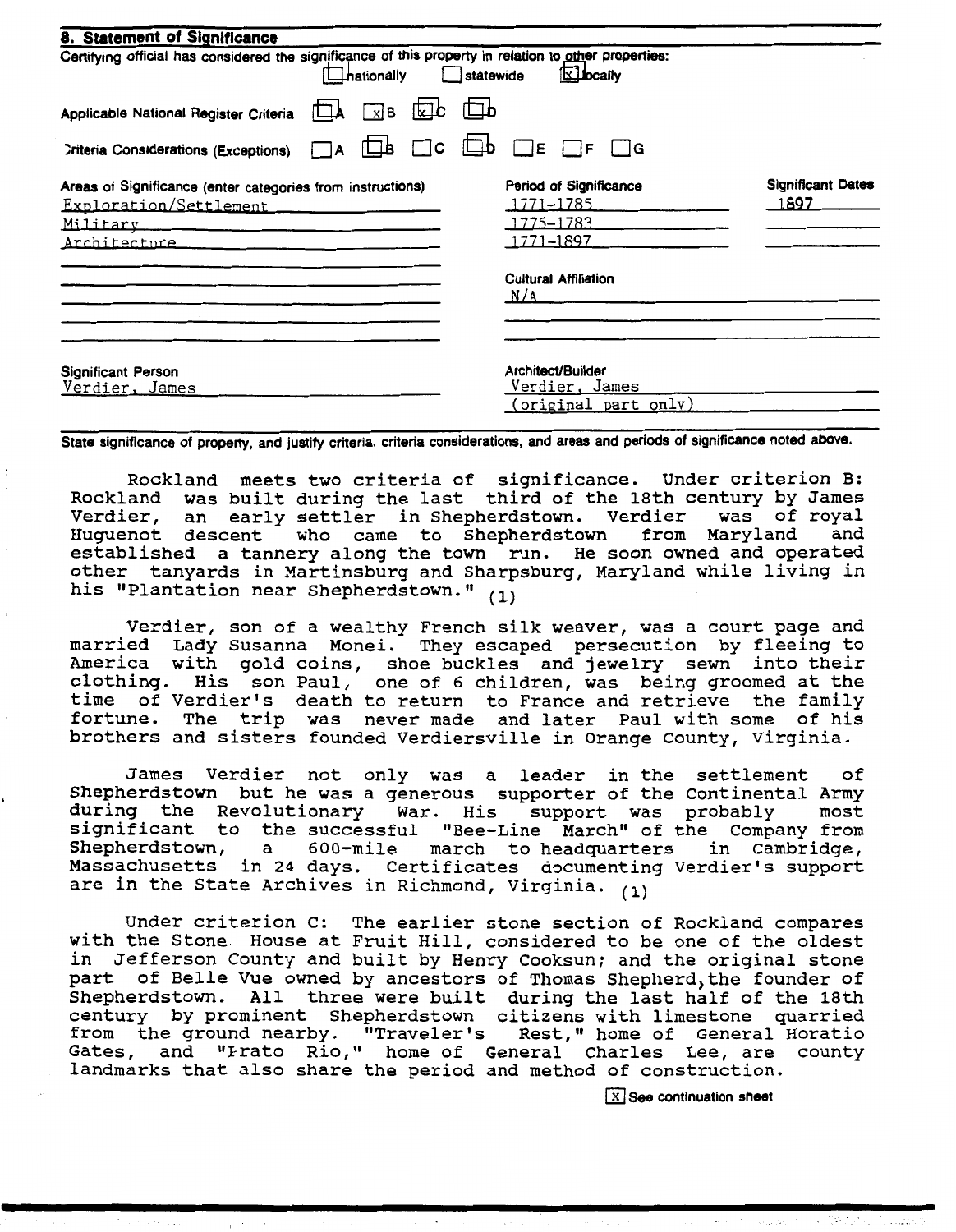United States Department of the Interior **National Park Service** 

## **National Register of Historic Places Continuation Sheet**

Section number  $\frac{8}{2}$  Page \_ 2

The 1897 Victorian brick addition is representative of brick buildings in nearby Shepherdstown that were built as the result of the establishment of a brick yard near the turn of the century.

Rockland's architecture tells us about the 200-year development of Shepherdstown. Its early stone house of regional style is typical of those in the area built at the time by early settlers including the log dependencies which are so common in Shepherdstown's early development. The brick addition reflects the large growth in the commercial activity by its sophisticated Victorian style and use of commercial brick.<br>Rockland is a unique property because most parts of the periods in Shepherdstown history are still evident: the early colonial, federal, and the booming Victorian.

The period of significance begins about 1771, the probable date of the stone house's construction, and ends in 1897, the year in which the major, handsome Victorian brick addition was constructed. These years provide reference to the settlement and development of the site as well as important evolutionary changes that occurred there until the last years of the 19th century.

 $\mathcal{C} \subset \mathcal{C}$  . Let

مروق ويوقع والأربع وواليه والأواد والإناء والمتحاربة والأراد والأراق والمتحدث والمتحال والأرادي والتقاعات المتحالة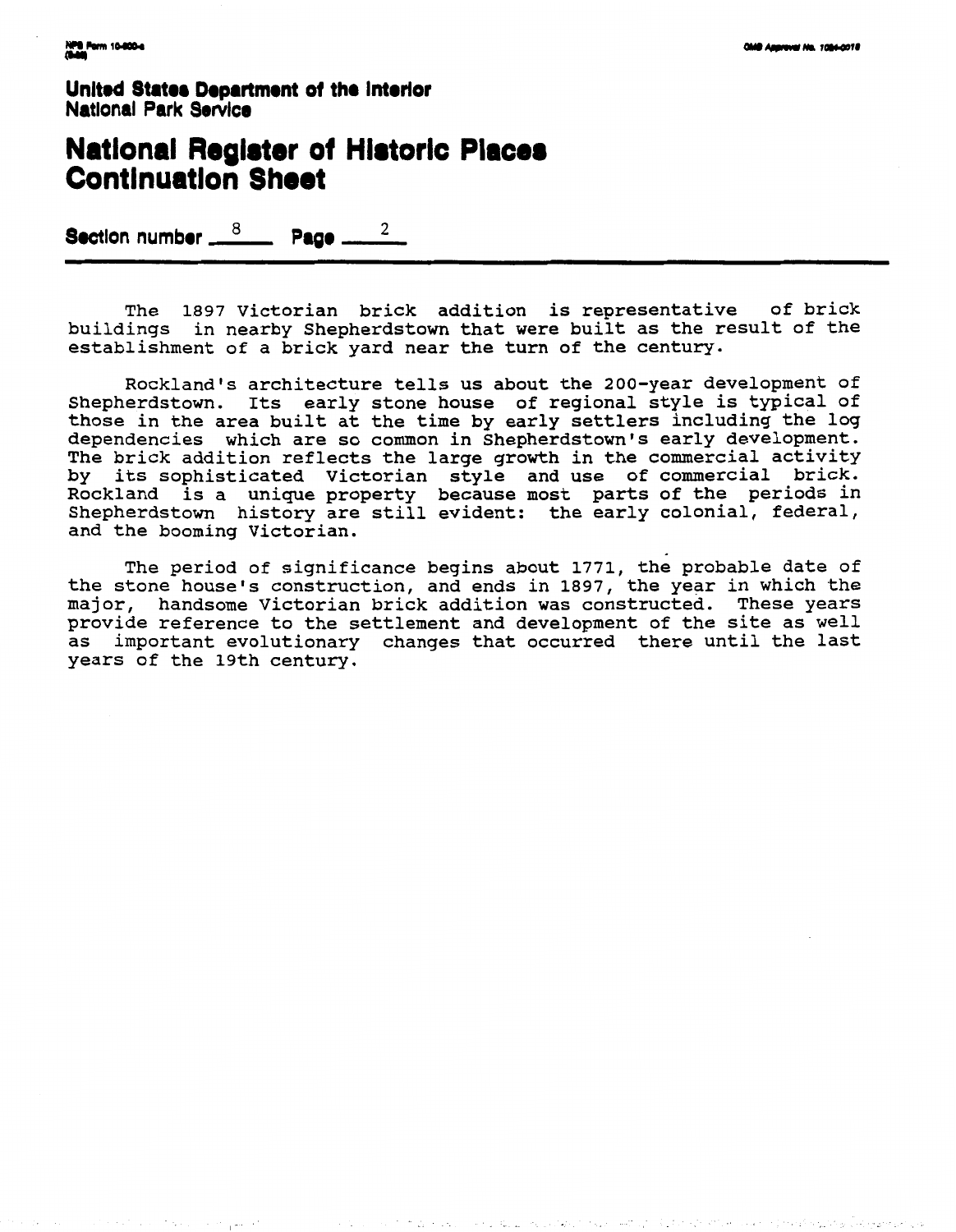#### 9. Major Bibliographical References

| Berkeley County Land Records Office, Martinsburg, W.Va.<br>Jefferson County Land Records Office, Charles Town, W.Va.<br>Architectural Inventory, Jefferson County Landmarks Commission, Charles Town, W.Va.<br>Bushong, Millard K., Historic Jefferson County, Carr Publishing Co., Inc., Boyce, Va.<br>1972. page 152. |                                                                                                  |  |  |  |  |  |  |
|-------------------------------------------------------------------------------------------------------------------------------------------------------------------------------------------------------------------------------------------------------------------------------------------------------------------------|--------------------------------------------------------------------------------------------------|--|--|--|--|--|--|
| Dandridge, Danske, Historic Shepherdstown, The Michie Co., Printers, Charlottesville,<br>Va., 1910, reprinted: Speciality Binding & Printing Co., Shepherdstown, W.Va.,<br>1985. page 72.                                                                                                                               |                                                                                                  |  |  |  |  |  |  |
| $(1)$ Gardiner, Anna Henshaw, a great, great, great granddaughter of James Verdier,<br>Rockland and James Verdier, Jefferson County Historical Society Magazine, Vol. XI,<br>December 1945.<br>Maps: Jefferson County, Virginia by S. Howell Brown, 1852. Jefferson County Land                                         |                                                                                                  |  |  |  |  |  |  |
| Records Office.<br>Interviews: Capt. John E. Schley, Shepherdstown, W.Va., Heir of four generation family<br>that owned Rockland. June, 1989.                                                                                                                                                                           |                                                                                                  |  |  |  |  |  |  |
|                                                                                                                                                                                                                                                                                                                         | See continuation sheet                                                                           |  |  |  |  |  |  |
| Previous documentation on file (NPS):<br>preliminary determination of individual listing (36 CFR 67)<br>has been requested<br>previously listed in the National Register                                                                                                                                                | Primary location of additional data:<br>State historic preservation office<br>Other State agency |  |  |  |  |  |  |
| previously determined eligible by the National Register                                                                                                                                                                                                                                                                 | Federal agency.                                                                                  |  |  |  |  |  |  |
| designated a National Historic Landmark                                                                                                                                                                                                                                                                                 | $x$ Local government                                                                             |  |  |  |  |  |  |
| recorded by Historic American Buildings                                                                                                                                                                                                                                                                                 | <b>University</b>                                                                                |  |  |  |  |  |  |
| Survey #                                                                                                                                                                                                                                                                                                                | ]Other                                                                                           |  |  |  |  |  |  |
| Secorded by Historic American Engineering                                                                                                                                                                                                                                                                               | Specify repository:                                                                              |  |  |  |  |  |  |
| Record #                                                                                                                                                                                                                                                                                                                | Jefferson County Landmarks Commission                                                            |  |  |  |  |  |  |
| 10. Geographical Data<br>Acreage of property Approximately 2 acres                                                                                                                                                                                                                                                      |                                                                                                  |  |  |  |  |  |  |
| <b>UTM References</b><br>215319110<br>14,36,58,00<br>$A \lfloor 1.8 \rfloor$<br>B  <br>Easting<br>Zone<br>Northing<br>$C \perp$<br>D                                                                                                                                                                                    | Northing<br>Zone<br>Easting                                                                      |  |  |  |  |  |  |
|                                                                                                                                                                                                                                                                                                                         | See continuation sheet                                                                           |  |  |  |  |  |  |
| <b>Verbal Boundary Description</b>                                                                                                                                                                                                                                                                                      |                                                                                                  |  |  |  |  |  |  |
| The nominated property boundary begins along the road running 348' across the front<br>of the property, 590' in a straight line toward the north, 192' in a straight line toward<br>the east, then 369' south to the beginning (see red line on sketch map).                                                            |                                                                                                  |  |  |  |  |  |  |
|                                                                                                                                                                                                                                                                                                                         | See continuation sheet                                                                           |  |  |  |  |  |  |
| <b>Boundary Justification</b>                                                                                                                                                                                                                                                                                           |                                                                                                  |  |  |  |  |  |  |
| The boundary includes a rolling green knoll leading up to the main house, the 3<br>dependencies and part of the pond which is fed by the spring under the spring house.<br>A stone wall is included within the boundary; a possible site where the limestone<br>for the house was quarried. See Sketch (b)              |                                                                                                  |  |  |  |  |  |  |
|                                                                                                                                                                                                                                                                                                                         | See continuation sheet                                                                           |  |  |  |  |  |  |
| 11. Form Prepared By                                                                                                                                                                                                                                                                                                    |                                                                                                  |  |  |  |  |  |  |
| name/title Jean T. Crolius, Preservation Consultant                                                                                                                                                                                                                                                                     |                                                                                                  |  |  |  |  |  |  |
| organization __                                                                                                                                                                                                                                                                                                         | date August 5, 1989                                                                              |  |  |  |  |  |  |
| street & number P.O. Box 1644                                                                                                                                                                                                                                                                                           | telephone (304) 876-3614                                                                         |  |  |  |  |  |  |
| Shepherdstown<br>$city$ or town $\_\_$                                                                                                                                                                                                                                                                                  | zip code $25443$<br>state WV                                                                     |  |  |  |  |  |  |

 $\label{eq:2} \frac{1}{\sqrt{2}}\left[\frac{1}{2}\frac{\partial \phi}{\partial x} + \frac{1}{2}\frac{\partial \phi}{\partial y} + \frac{1}{2}\frac{\partial \phi}{\partial y} + \frac{1}{2}\frac{\partial \phi}{\partial z}\right]$  $\frac{1}{2} \frac{1}{2} \left( \frac{1}{2} \vec{C} \right)$  $\hat{\psi}$  and  $\hat{\psi}$  and

 $\tau_{\rm eff}$  ,  $\tau_{\rm c}$ 

**Contract** 

 $\phi_{\tau}(\beta)$  .

 $\sim 0^6$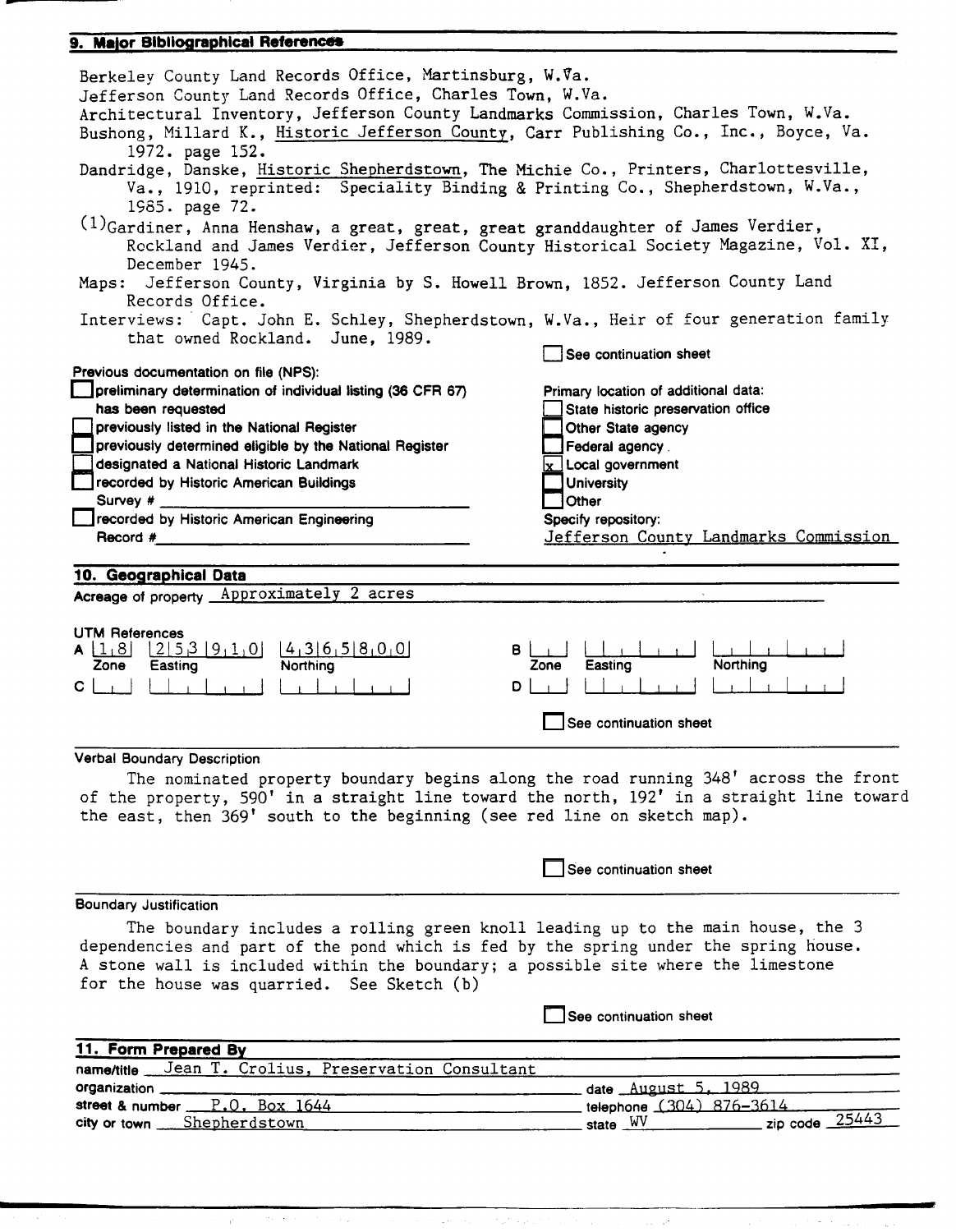Sunday of the

o wilaya

i an

United States Department of the Interior National Park Service

# **National Register of Historic Places Continuation Sheet**

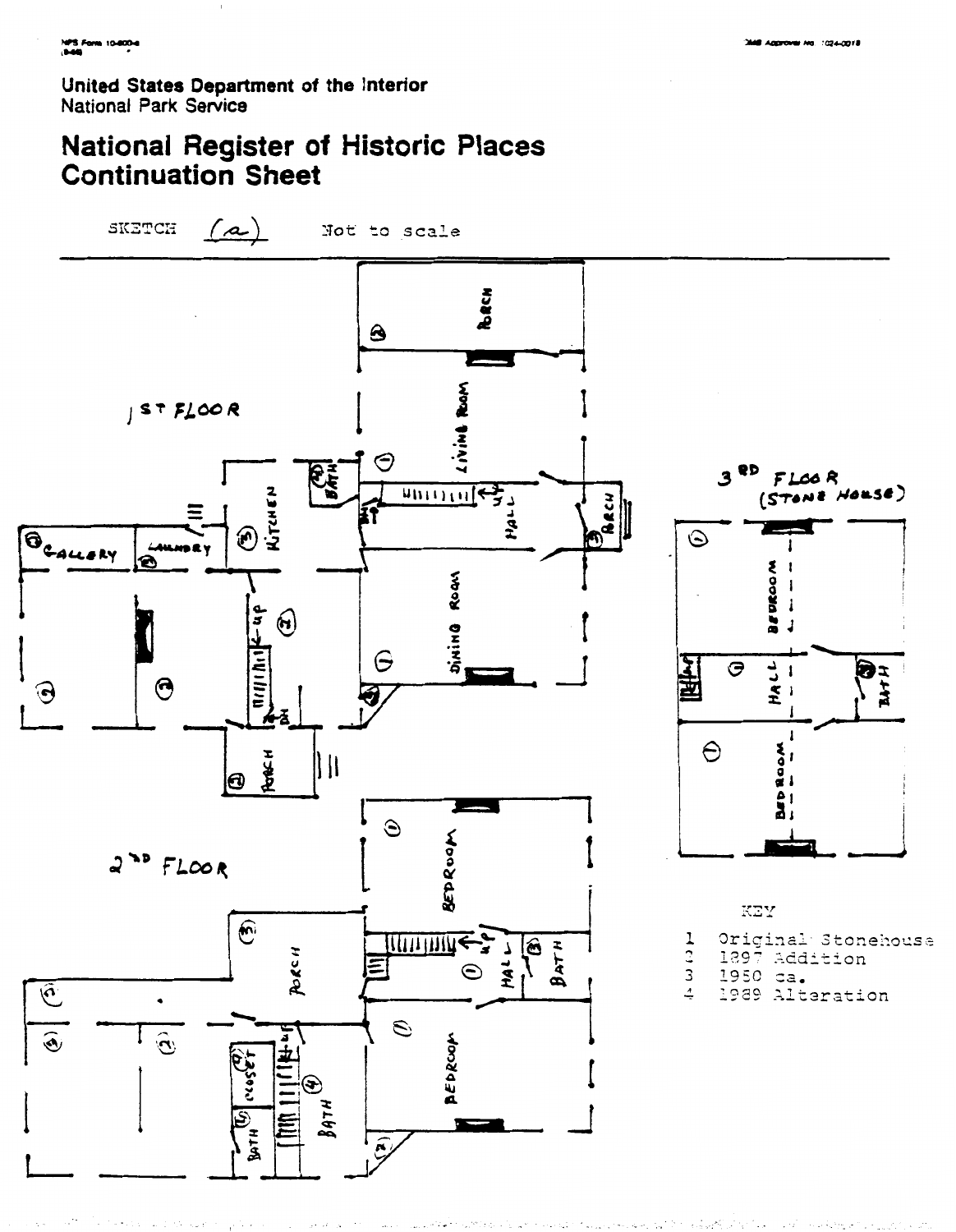**United States Department of the Interior National** *Park* **Servica** 

# **National Register of Historic Piaces Continuation** *Sheet*

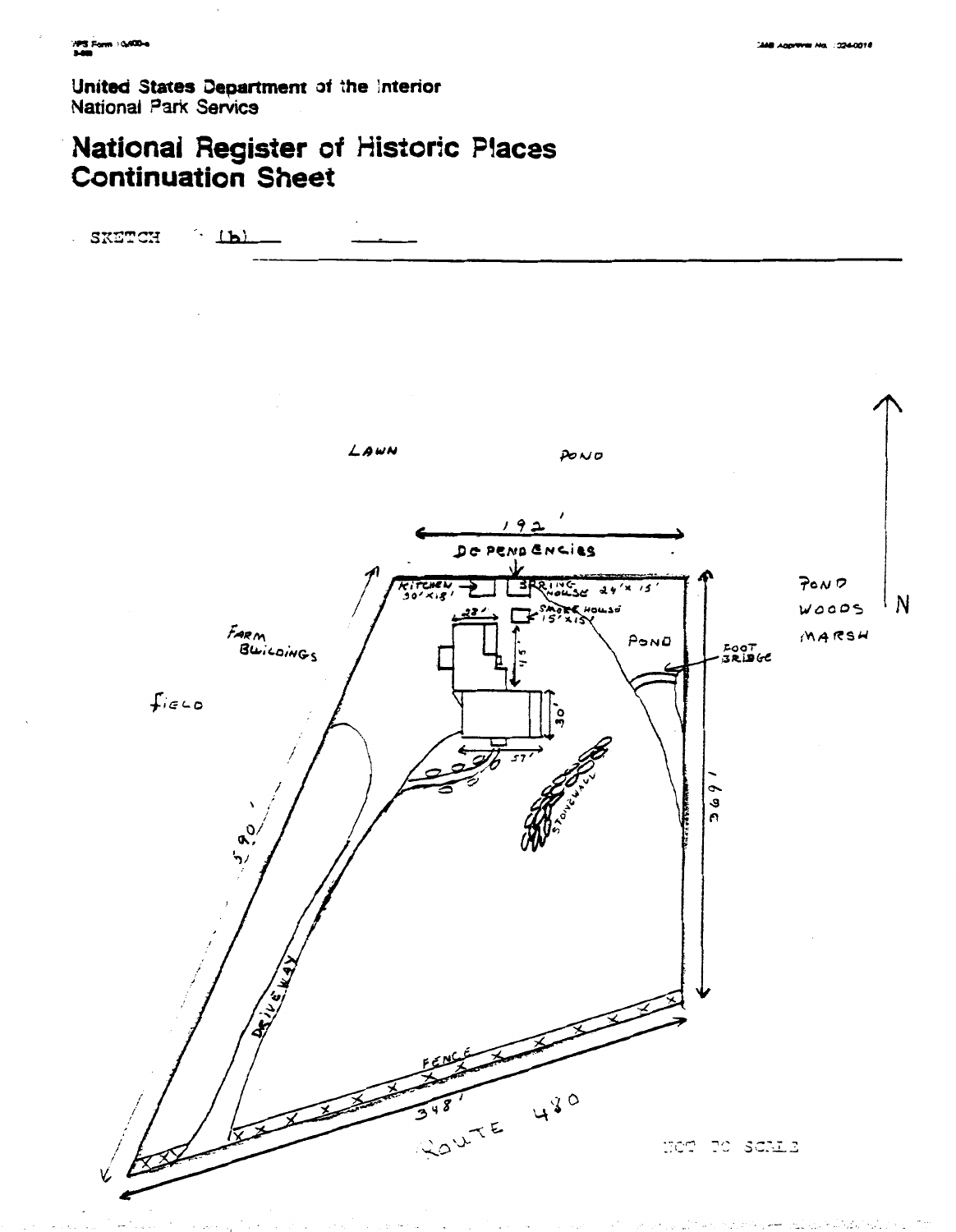